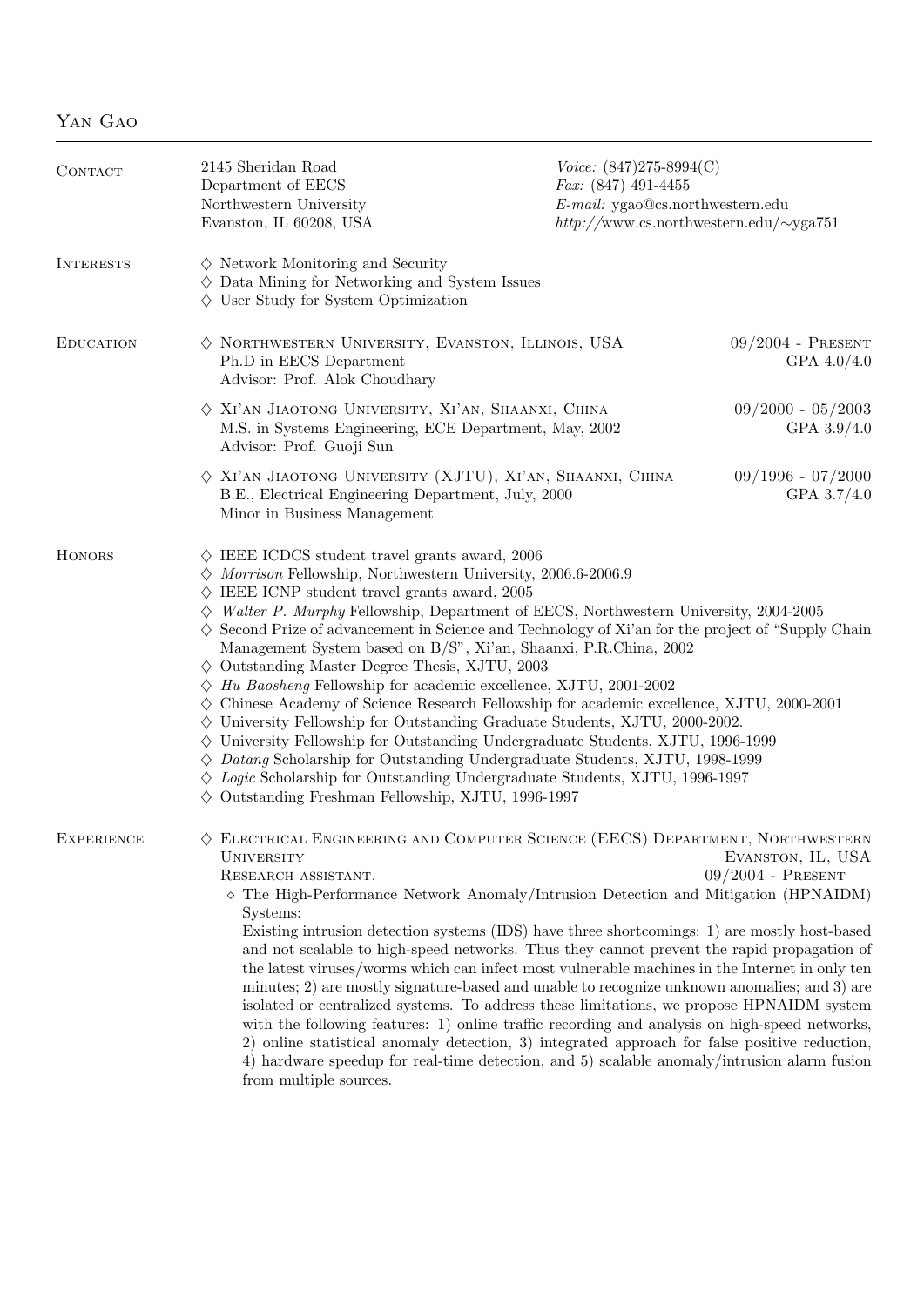¦ Pollution Resilience for Internet Caches:

In this project, we investigate and develop efficient methods to detect a class of pollution attacks that aim to degrade a proxys caching capabilities, either by ruining the cache file locality, or by inducing false file locality.

¦ Detecting Stealthy Spreaders Using Online Outdegree Histograms:

We consider the problem of detecting the presence of a sufficiently large number of hosts that connect to more than a certain number of unique destinations within a given time window, at high-speed networks. Previous techniques have focused on detecting the sources with an extremely large outdegree. However, such techniques will fail to detect spreaders such as bot scans in which each scanning host will scan only a moderate, fixed number of destinations. In contrast, our scheme maintains a small, fixed size memory usage, and is still able to detect stealthy spreader scenarios by approximating outdegree histograms from continuous traffic.

¦ Image Spam Hunter:

The newest image-based spam uses simple image processing technologies to vary the content of individual messages. Thus, they pose great challenges to conventional spam filters. In this project, we propose a system using a probabilistic boosting tree to determine whether an incoming image is a spam or not based on global image features. The system identifies spam without the need for OCR and is robust in the face of the kinds of variation found in current spam images.

 $\diamond$  Learning Relationship Between Operating System Level Measurements and End User Satisfaction:

In interactive application domain, there exists a variation for user expectations and satisfaction relative to the real operating system performance. In this project, we aim to study the relationship between operating system level features and user satisfaction. By leveraging this variation, we propose an efficient system prototype that can customize dynamic voltage and frequency for different end users in terms of reducing the CPU power consumption.

 $\Diamond$  User Perception Measurements for Automatic Configuration of BitTorrent Tools:

BitTorrent(BT) tools are widely used in the world, but the configuration is complicated and generally the default configuration can not reach the satisfaction of all end users. In this project, we measure the relationship between user satisfaction and the automatic configuration choices of BT tools, and further propose a prototype to predict the onset of user dissatisfaction without user interaction, and design a customized configuration adjustment scheme by using data mining results to improve the BT performance.

## ◆ MICROSOFT RESEARCH INTERN REDMOND, USA

Cybersecurity and Systems Management Research Group 06/2007 - 08/2007

 $\Diamond$  Project: Downloading Internet Webpage Anonymously and Efficiently The design of Internet does not evolve with the privacy, thus the protocols that provide the fundamental functions of the Internet are inherently non-anonymous. Due to the intense competition and large profit, some website administrators use IP cloaking and IP blocking schemes to prevent the well-intentioned active measurements, e.g. web crawlers, from accurate information recently. In this project, we propose to deploy the active measurement tools through anonymous proxy servers as a result of defeating these threats.

 $\Diamond$  Schlumberger Limited Beijing, China

- Network and Infrastructure Solution Engineer 09/2003 06/2004  $\Diamond$  Involved in the project of the Credit Card System for the Bank of China. My main work is related to Data Management.
- ♦ Institute of Systems Engineering, XJTU Xi'an, Shaanxi, China RESEARCH ASSISTANT  $07/2000 - 05/2003$ 
	- ADVISOR: PROF. GUOJI SUN
	- $\Diamond$  Integrated Network Information Security Defense System, funded by the hi-tech research and development program of China(863 plan). As one of the main designer, I build the Host Intrusion Detection System by using statistical and information fusion algorithms.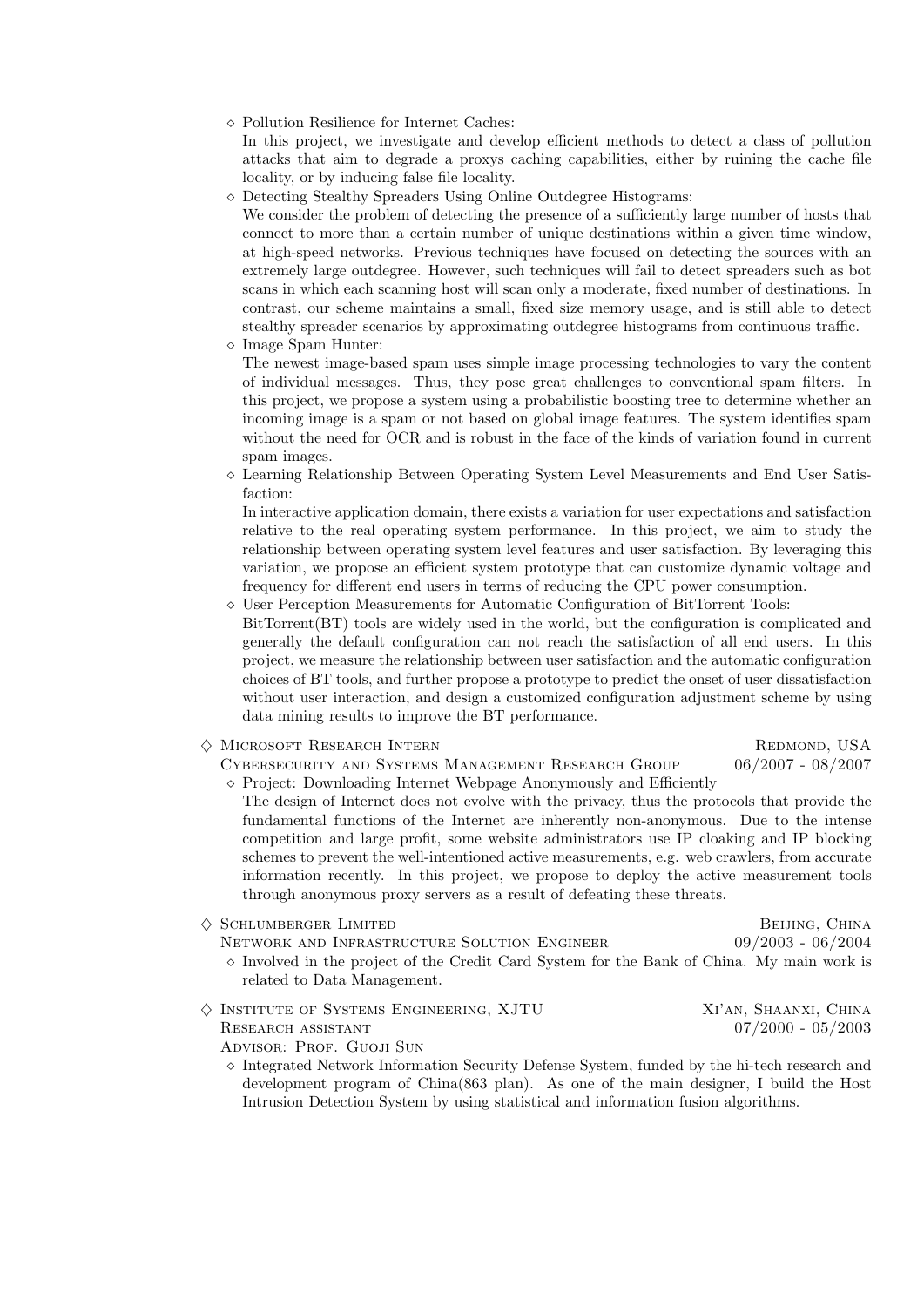- $\Diamond$  Supply Chain Management System based on B/S. My main work is the system analysis and design, the database design and the development of the key software modules
- $\Diamond$  Virtual Campus on web. My main work is the system modeling and simulation by using 3Dmax and OpenGL.

PUBLICATIONS  $\Diamond$  Journal Articles and Conference Papers

- ¦ Yan Gao, Ming Yang, Xiaonan Zhao, Bryan Pardo, Ying Wu, Thrasos Pappas, Alok Choudhary, "Image Spam Hunter", in Proc. of the 33th IEEE International Conference on Acoustics, Speech, and Signal Processing (ICASSP), 2008.
- ¦ Yan Gao, Yao Zhao, Robert Schweller, Shobha Venkataramany, Yan Chen, Dawn Songy and Ming-Yang Kao, "Detecting Stealthy Spreaders Using Online Outdegree Histograms", in Proc. of the 15th IEEE International Workshop on Quality of Service (IWQoS), 2007.
- ¦ Yan Gao, Leiwen Deng, Aleksandar Kuzmanovic and Yan Chen, "Pollution Resilience for Internet Proxy Caches", in Proc. of the 14th IEEE International Conference on Network Protocols (ICNP), 2006.
- ¦ Yan Gao, Zhichun Li and Yan Chen, "A DoS Resilient Flow-level Intrusion Detection Approach for High-speed network", in Proc. of The International Conference on Distributed Computing Systems (ICDCS), 2006.
- $\diamond$  Robert Schweller, Zhichun Li, Yan Chen, Yan Gao, Ashish Gupta, Elliot Pearson, Ying Zhang, Peter A. Dinda, Ming-Yang Kao, and Gokhan Memik, "Reversible Sketches: Enabling Monitoring and Analysis over High-speed Data Streams", to appear in ACM/IEEE Transaction on Networking.
- ¦ Robert Schweller, Zhichun Li, Yan Chen, Yan Gao, Ashish Gupta, Ying Zhang, Peter A. Dinda, Ming-Yang Kao, and Gokhan Memik, "Reverse Hashing for High-speed Network Monitoring: Algorithms, Evaluation, and Applications", in Proc. of IEEE INFOCOM, 2006.
- $\Diamond$  Pin Ren, Yan Gao, Zhichun Li, Yan Chen and Benjamin Watson, "IDGraphs: Intrusion Detection and Analysis Using Stream Compositing", in IEEE Computer Graphics & Applications, special issue on Visualization for Cyber Security, 2006.
- ¦ Pin Ren, Yan Gao, Zhichun Li, Yan Chen and Benjamin Watson, "IDGraphs: Intrusion Detection and Analysis Using Histographs", in Proc. of IEEE Workshop on Visualization for Computer Security (VizSEC), in conjunction with Visualization'2005 and InfoVis'2005 conferences, Octobor, 2005.
- $\Diamond$  Li Feng, Xiaohong Guan, Sangang Guo, Yan Gao and Peini Liu, "Predicting the Intrusion Intentions by Observing System Call Sequences", Computers and Security, Elsevier Science, Volume 23, Issue 3, pp.241-252, May, 2004.
- ¦ Yan Gao, Xiaohong Guan and Guoji Sun, "Host Intrusion Detection System based on Real-Time Keystroke", Chinese Journal of Computers, Volume 27, No.3, pp.396-401, March, 2004. (in Chinese)
- $\Diamond$  Li Feng, Xiaohong Guan, Sangang Guo, Yan Gao and Peini Liu, "Plan Recognition Based Method for Prodicting Intrusion Intention of System Call Sequences", Chinese Journal of Computers, Volume 27, No.8, pp.1083-1091, August, 2004. (in Chinese)
- $\Diamond$  Yan Gao, Gang Hua and Guoji Sun, "A New Hybrid Method or Fast Vector Quantization", Microelectronics& Computer, Vol.20, No.2, pp.56-59, Feb., 2003. (in Chinese)
- $\diamondsuit$  DISSERTATION AND THESIS
	- $\Diamond$  Yan Gao, "Online Scalable Intrusion Detection Systems for High-speed Networks", Master Degree Thesis, Northwestern University, Press 2007.
	- $\Diamond$  Yan Gao, "Design and Study of Host-based Anomaly Detection System", Master Degree Thesis, XJTU, Press 2003. (in Chinese)
	- ¦ Yan Gao, "Development and Realization of Virtual Host Management System based on Web", Bachelor Degree Thesis, XJTU, Press 2000. (in Chinese)